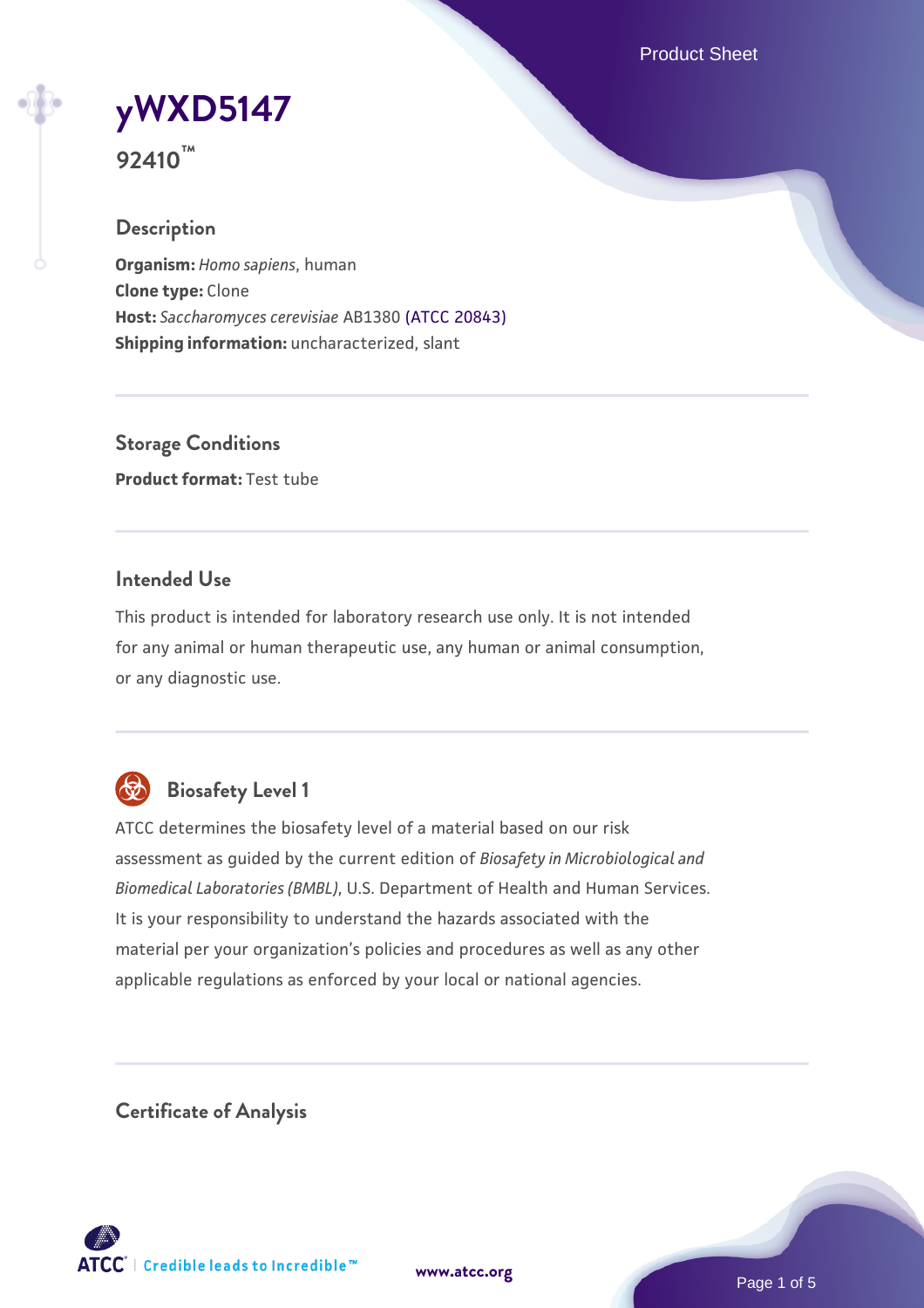## **[yWXD5147](https://www.atcc.org/products/92410)** Product Sheet **92410**

For batch-specific test results, refer to the applicable certificate of analysis that can be found at www.atcc.org.

## **Insert Information**

**Type of DNA:** genomic **Genome:** Homo sapiens **Chromosome:** X X pter-q27.3 **Gene name:** DNA Segment, single copy **Gene product:** DNA Segment, single copy [DXS4104] **Gene symbol:** DXS4104 **Contains complete coding sequence:** Unknown **Insert end:** EcoRI

## **Vector Information**

**Construct size (kb):** 215.0 **Intact vector size:** 11.454 **Vector name:** pYAC4 **Type of vector:** YAC **Host range:** *Saccharomyces cerevisiae*; *Escherichia coli* **Vector information:** other: telomere, 3548-4235 other: telomere, 6012-6699 Cross references: DNA Seq. Acc.: U01086 **Cloning sites:** EcoRI **Markers:** SUP4; HIS3; ampR; URA3; TRP1 **Replicon:** pMB1, 7186-7186; ARS1, 9632-10376

# **Growth Conditions**

**Medium:** 



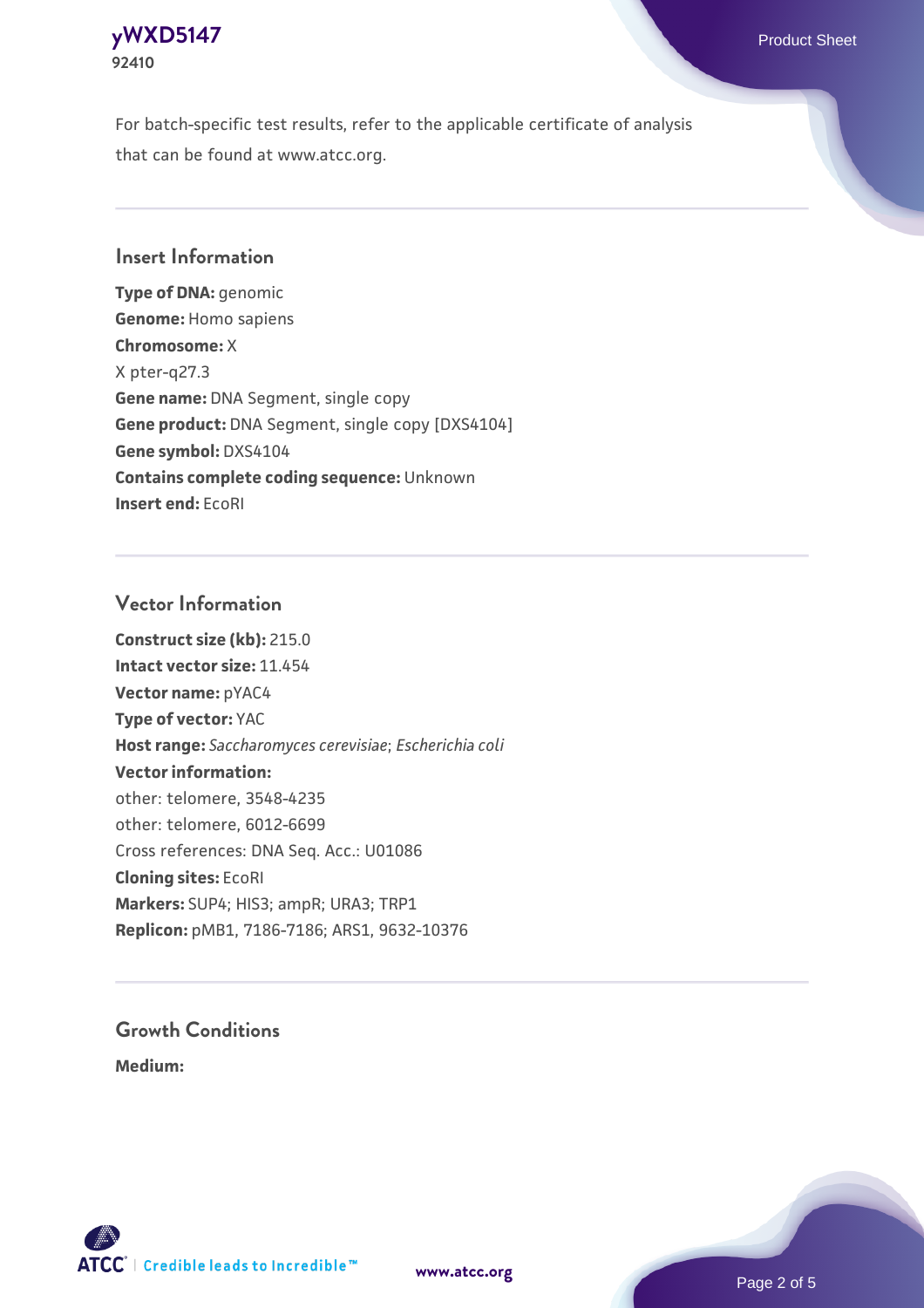#### **[yWXD5147](https://www.atcc.org/products/92410)** Product Sheet **92410**

[ATCC Medium 1245: YEPD](https://www.atcc.org/-/media/product-assets/documents/microbial-media-formulations/1/2/4/5/atcc-medium-1245.pdf?rev=705ca55d1b6f490a808a965d5c072196) **Temperature:** 30°C

#### **Notes**

More information may be available from ATCC (http://www.atcc.org or 703- 365-2620).

## **Material Citation**

If use of this material results in a scientific publication, please cite the material in the following manner: yWXD5147 (ATCC 92410)

## **References**

References and other information relating to this material are available at www.atcc.org.

## **Warranty**

The product is provided 'AS IS' and the viability of ATCC® products is warranted for 30 days from the date of shipment, provided that the customer has stored and handled the product according to the information included on the product information sheet, website, and Certificate of Analysis. For living cultures, ATCC lists the media formulation and reagents that have been found to be effective for the product. While other unspecified media and reagents may also produce satisfactory results, a change in the ATCC and/or depositor-recommended protocols may affect the recovery, growth, and/or function of the product. If an alternative medium formulation or reagent is used, the ATCC warranty for viability is no longer



**[www.atcc.org](http://www.atcc.org)**

Page 3 of 5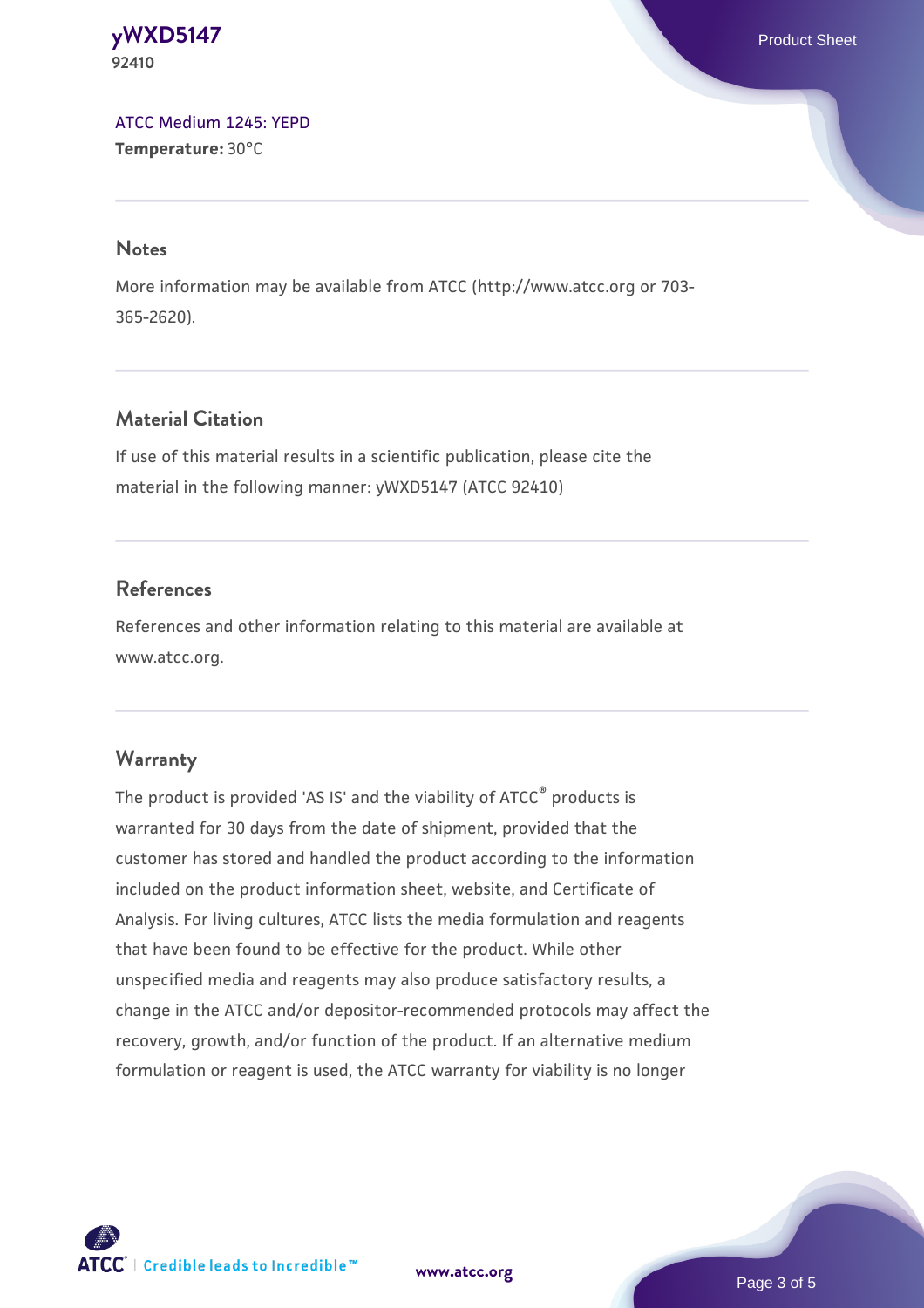**[yWXD5147](https://www.atcc.org/products/92410)** Product Sheet **92410**

valid. Except as expressly set forth herein, no other warranties of any kind are provided, express or implied, including, but not limited to, any implied warranties of merchantability, fitness for a particular purpose, manufacture according to cGMP standards, typicality, safety, accuracy, and/or noninfringement.

#### **Disclaimers**

This product is intended for laboratory research use only. It is not intended for any animal or human therapeutic use, any human or animal consumption, or any diagnostic use. Any proposed commercial use is prohibited without a license from ATCC.

While ATCC uses reasonable efforts to include accurate and up-to-date information on this product sheet, ATCC makes no warranties or representations as to its accuracy. Citations from scientific literature and patents are provided for informational purposes only. ATCC does not warrant that such information has been confirmed to be accurate or complete and the customer bears the sole responsibility of confirming the accuracy and completeness of any such information.

This product is sent on the condition that the customer is responsible for and assumes all risk and responsibility in connection with the receipt, handling, storage, disposal, and use of the ATCC product including without limitation taking all appropriate safety and handling precautions to minimize health or environmental risk. As a condition of receiving the material, the customer agrees that any activity undertaken with the ATCC product and any progeny or modifications will be conducted in compliance with all applicable laws, regulations, and guidelines. This product is provided 'AS IS' with no representations or warranties whatsoever except as expressly set forth herein and in no event shall ATCC, its parents, subsidiaries, directors, officers, agents, employees, assigns, successors, and affiliates be liable for indirect, special, incidental, or consequential damages of any kind in connection with or arising out of the customer's use of the product. While reasonable effort is made to ensure authenticity and reliability of materials on deposit, ATCC is not liable for damages arising from the misidentification or



**[www.atcc.org](http://www.atcc.org)**

Page 4 of 5